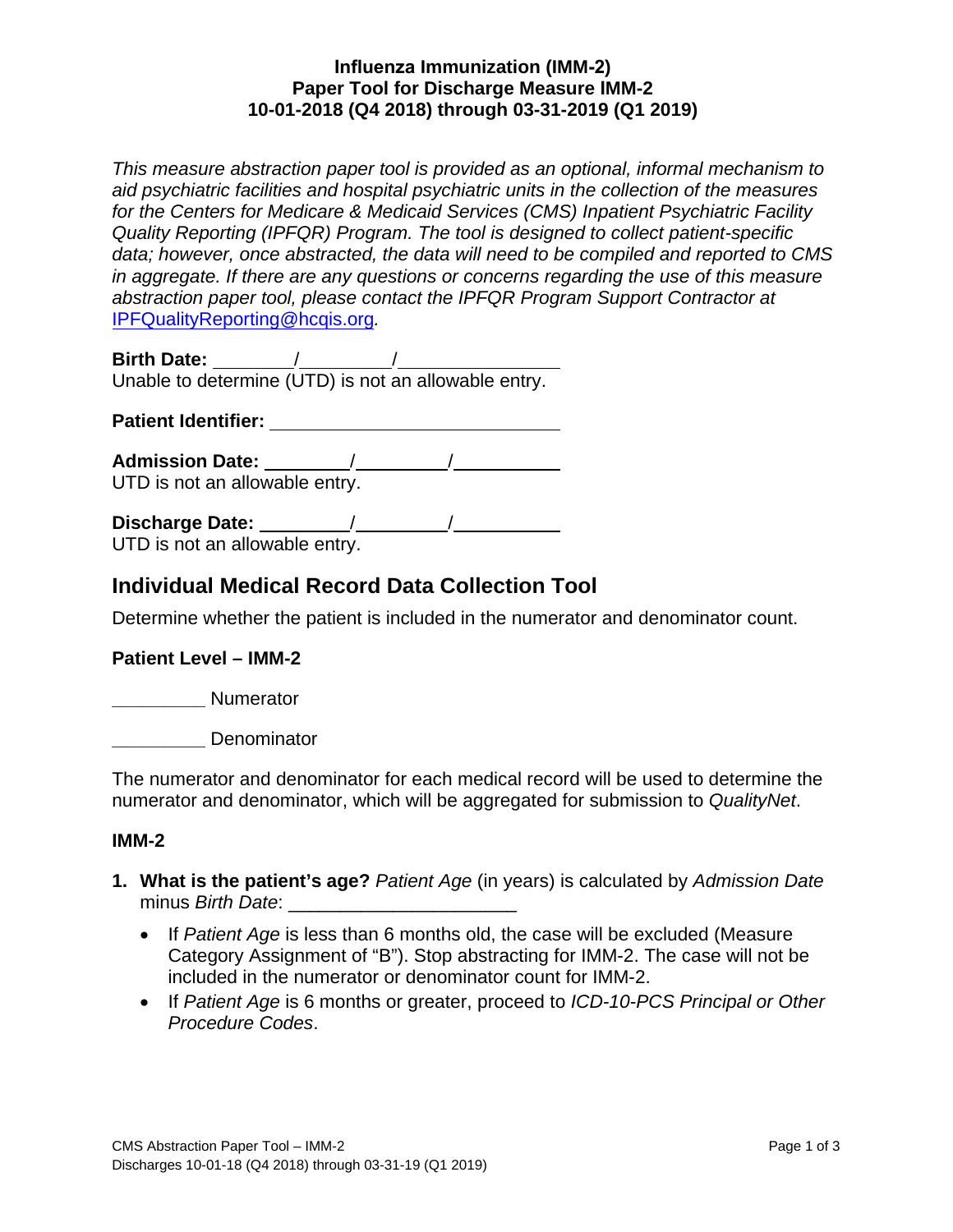## **Influenza Immunization (IMM-2) Paper Tool for Discharge Measure IMM-2 10-01-2018 (Q4 2018) through 03-31-2019 (Q1 2019)**

**2. What was the ICD-10-PCS Principal code selected as the principal procedure for this record?** (*ICD-10-PCS Principal Procedure Code)*

**What was the ICD-10-PCS Other Procedure code(s) selected as the other procedures for this record?** *(ICD-10-PCS Other Procedure Code)*

- If none of the codes above are on Table 12.10, proceed to *Discharge Disposition*.
- If at least one code above is on Table 12.10, the case will be excluded (Measure Category Assignment of "B"). The case will not be included in the numerator or denominator count for IMM-2. Stop abstracting.
- **3. What was the patient's discharge disposition on the day of discharge?** *(Discharge Disposition)*
	- \_\_\_ \_\_ 1 Home
	- \_\_\_ \_\_ 2 Hospice home

\_\_\_\_\_\_\_\_\_\_\_\_\_\_\_\_\_\_\_\_\_\_

\_\_\_\_\_\_\_\_\_\_\_\_\_\_\_\_\_\_\_\_\_\_

- \_\_\_ \_\_ 3 Hospice healthcare facility
- \_\_\_ \_\_ 4 Acute care facility
- \_\_\_ \_\_ 5 Other healthcare facility
- \_\_\_ \_\_ 6 Expired
- \_\_\_ \_\_ 7 Left Against Medical Advice/AMA
- \_\_\_ \_\_ 8 Not documented or unable to determine (UTD)
- If *Discharge Disposition Status* equals 1, 2, 3, 5, or 8, proceed to *Discharge Date*.
- If *Discharge Disposition Status* equals 4, 6, or 7, the case will be excluded (Measure Category Assignment of "B"). The case will not be included in the numerator or denominator count for IMM-2. Stop abstracting.
- **4. Discharge Date**: \_\_\_\_/\_\_\_\_/\_\_\_\_\_\_ All dates are in MM-DD-YYYY. UTD is not an allowable entry.
	- If the discharge date is 10-01-YYYY through 03-31-YYYY, proceed to *Influenza Vaccination Status.*
	- If the discharge date is 04-01-YYYY through 09-30-YYYY, the case will be excluded (Measure Category Assignment of "B"). The case will not be included in the numerator or denominator count for IMM-2. Stop abstracting.